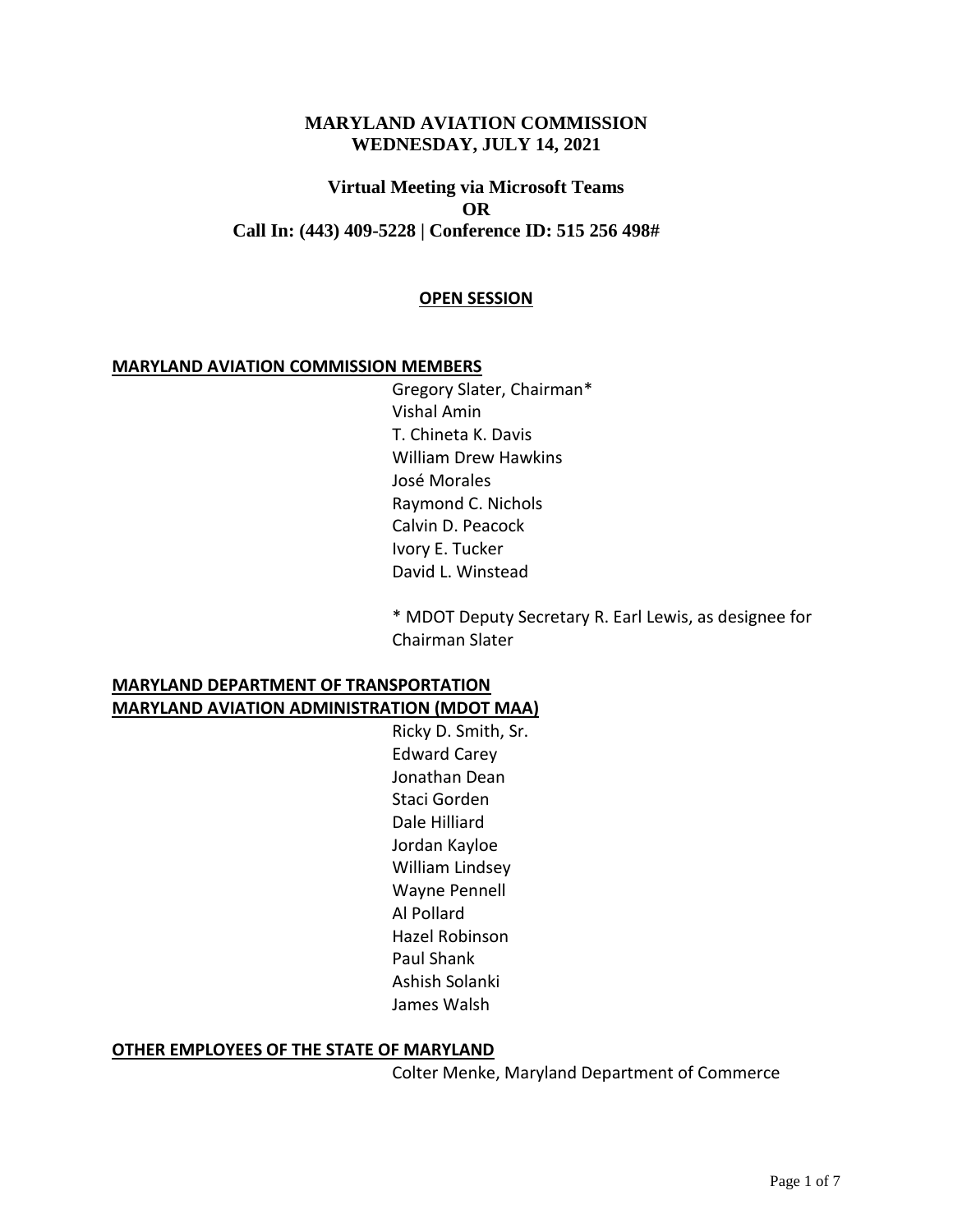### **MEMBERS OF THE PUBLIC**

### Joseph Pickering

Deputy Secretary R. Earl Lewis called the meeting to order at 1:01 p.m.

### **WELCOME AND APPROVAL OF MINUTES** – Deputy Secretary R. Earl Lewis

Deputy Secretary Lewis welcomed commissioners to the meeting. Upon request for a motion to approve the minutes of the May 12 Commission meeting, it was so moved by Commissioner Hawkins, seconded by Commissioner Amin, and approved unanimously.

#### **EXECUTIVE DIRECTOR'S REPORT** – Ricky Smith

All state mandated COVID-19 restrictions expired July 1, 2021. The airport has seen a robust return of customer travel, although traffic is still down about 30% from pre-pandemic levels. Passenger traffic surged recently during the 4<sup>th</sup> of July holiday weekend.

At the beginning of July, MAA welcomed back employees who were previously teleworking fulltime. There were no challenges related to the "return to the office."

There is continued focus on MDOT MAA's Recovery Plan, which includes strategies to protect employees, passengers and customers. There are ongoing efforts to address cost recovery, budget management, the concessions program, and airline relations. Currently, 85% of airport shops and restaurants are open. The goal is to have 100% open by August.

#### **PLANNING & ENGINEERING - Paul Shank**

#### Key Projects Update

#### **Taxiway T reconstruction (Phase 1A)**

The project includes: new asphalt pavement and new concrete behind gates B2, B4, A1-A5, A7 & A9. Work also includes removal and installation of airfield lighting. Phase 1 work is complete. Phase 2 work began in early July.

#### Upcoming projects:

# **Airline Maintenance Facility and Taxiway F (Phase 1/ Segment 1) – Anticipated schedule is three years.**

Work includes: site development for airline maintenance facility; utilities will be brought into the site for connection to the facility; construction of perimeter roads will be realigned to allow for both landside and airside access to the facility and connectivity to the existing perimeter road near Taxiway 'W'. In addition, a portion of Taxiway 'F' will be relocated.

## **Airline Maintenance Facility and Taxiway F (Phase 1/ Segment 2) – Anticipated schedule is 1+ year.**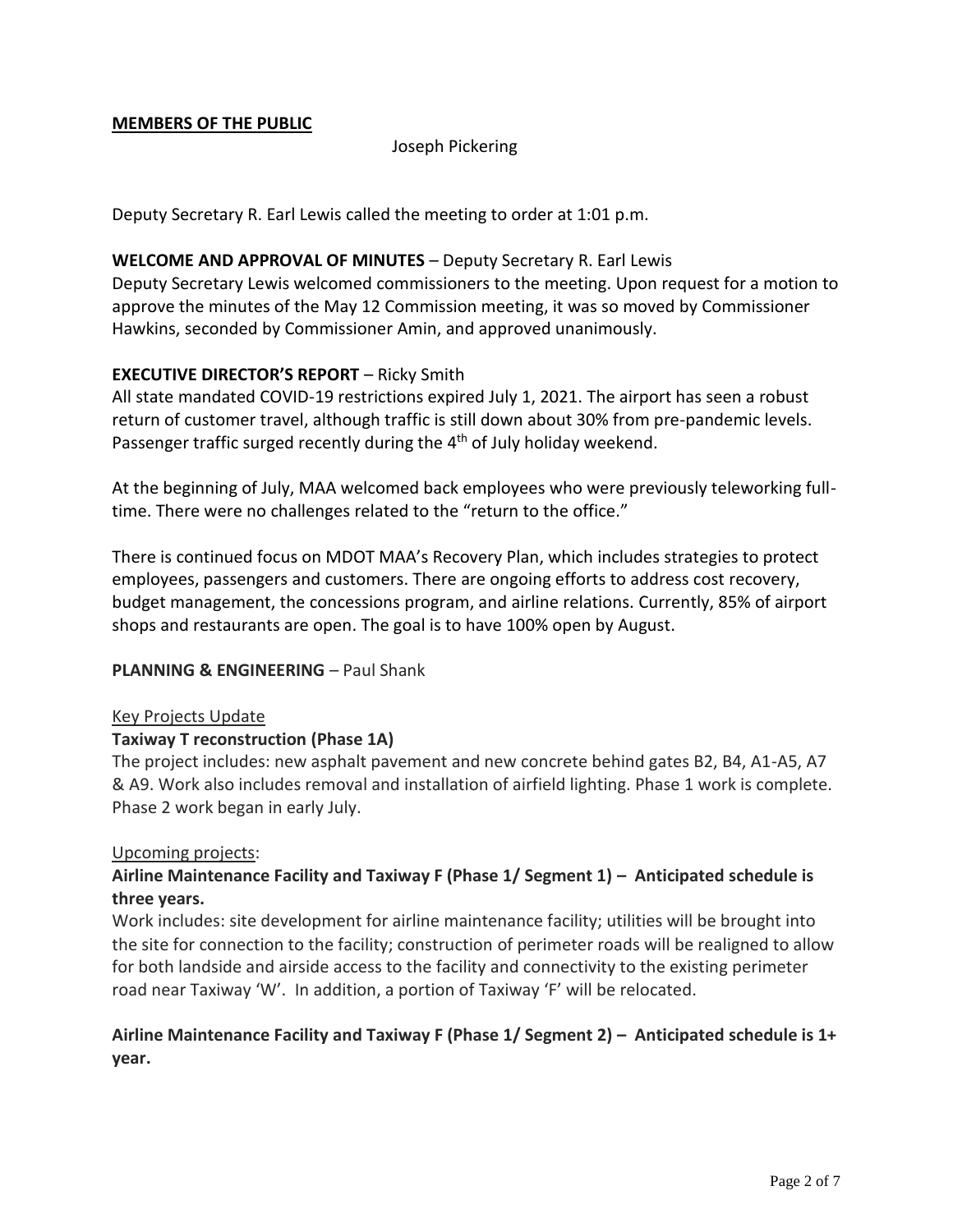The project will relocate 1,300 feet of Taxiway F from the existing intersection with Taxiway G to a point east of the new taxilane entrance to the airline maintenance facility. It will also address taxiway/runway FAA geometric standards.

## **BWI Terminal Restroom Enhancement Program.**

Work includes the renovation of six sets of restrooms; two sets each in Concourses B, C, and D. Proposals were received January 14, 2021. Bid review process is currently in place.

### **Airfield Lighting Vault Relocation – Anticipated Schedule is three years.**

This shelf-ready project is queued up and ready to go. Work includes building a new replacement ALV with dedicated rooms for each R/W system with fire separation for improved reliability and redundancy.

## **Remote Transmitter / Receiver (RTR) Relocation**

Work includes supporting the relocation of the RTR (RR) installation by providing site infrastructure to allow FAA installation of the tower.

## **Terminal A/B Connector and Baggage Handling System - Anticipated Schedule is 2021-2025.**

Work includes two-level expansion to Terminal A/B, new expanded baggage handling system, extensive sitework to include underground utility relocations and concrete apron reconstruction. This projects has recently had updates to the design, which has yielded tens of millions of dollars in cost savings. A contractor has been selected. Sub-contractors are now being selected. Funding for this project has been secured because of the MAA bond sale.

**MARKETING & AIR SERVICE DEVELOPMENT** – Jonathan Dean and Jordan Kayloe Communications and Marketing Update – BWI Marshall received a variety of press coverage recently. News stories were about:

- Governor Hogan Tours BWI Marshall's Airport Expansion Project, Highlights Continued Recovery of Tourism and Trade
- BWI's Newest Concourse Opens with Spacious Restrooms, Five Additional Airline Gates, New Concessions, and Extra Charging Outlets
- BWI Marshall Airport opens expansion gate areas as increase in travel continues.
- Passenger Travel Hits New Pandemic High at BWI Marshall Airport
- BWI Marshall and BGE Celebrate New Electric Vehicle Charging Stations
- New International Service from Icelandair Coming to BWI Thurgood Marshall Airport; Nonstop Service to Iceland with Connection Across Europe to Start May 2022

MAA websites and social media continue to provide updates and information to the traveling public, stakeholders, tenants and employees. The BWI Marshall website received over one million page views in May and June. The type of information that the public is mainly seeking is related to: parking (40%), general updates (25%), and concessions (17%). Most people are utilizing the website (45%) and Twitter (33%) in order to obtain the information.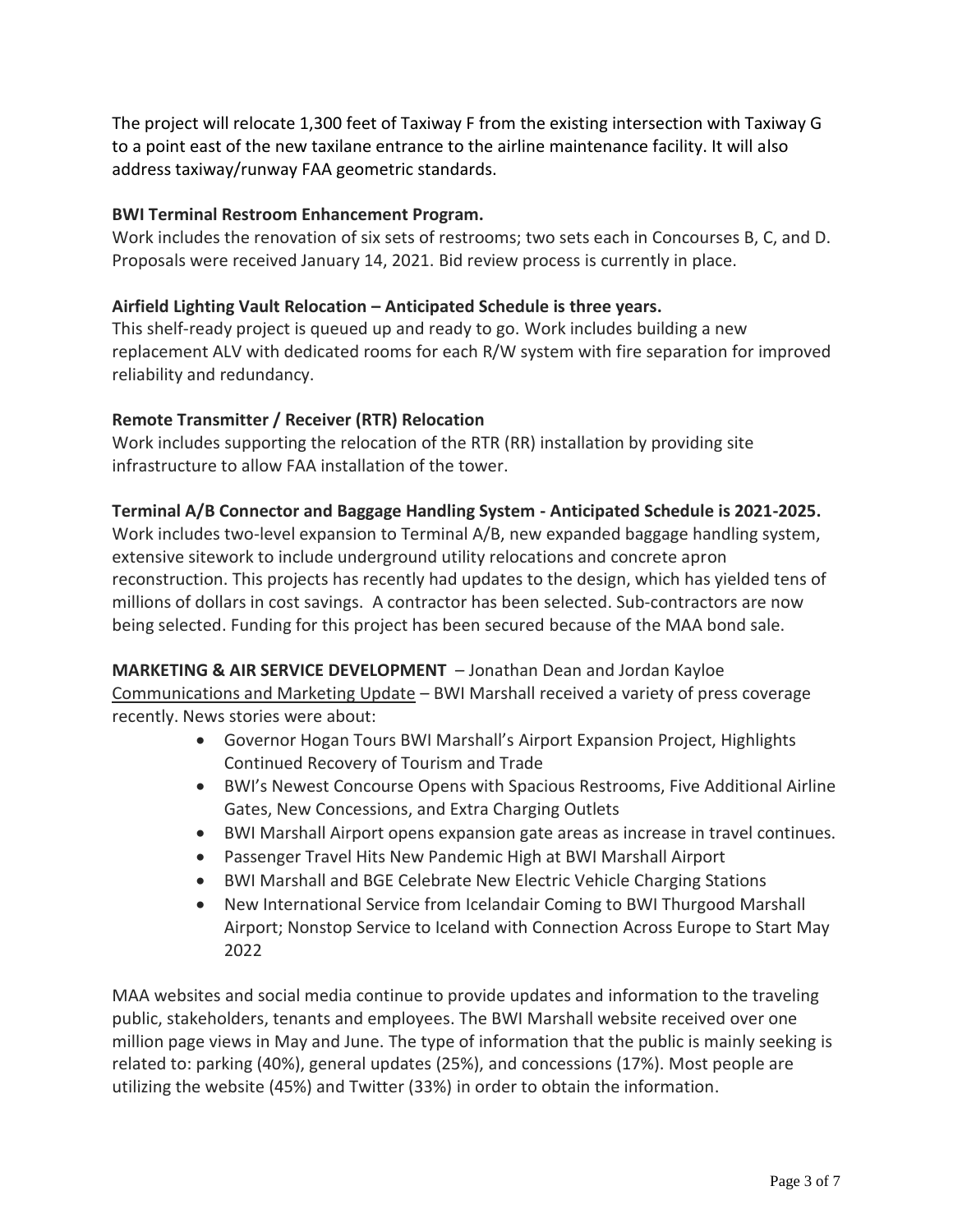## Air Service and Traffic Statistics

Total passenger declines are recovering gradually. After setting a 12-month passenger record of 27.2 million for the year-ended Feb 2020, April traffic declined 96%. By month in 2021-- January fell 59%; February fell 58%; March fell 43% from 2019; April fell 33% and May preliminary numbers fell 26%.

TSA statistics show recovery at BWI Marshall leads the region. Since May 2020, the airport has recovered more quickly than DCA and IAD.

Cargo movement experienced strong growth in 2020. Increased Amazon service brought gains in 2020, but schedules stabilized by October; December 2020 saw record tonnage. By month in 2021--January grew 9%; February grew 3%; March grew 1%, April grew 23% and May preliminary numbers grew 2%.

Total operations have fallen much less than passenger numbers. Cancellations were common early in the pandemic. By month in 2021--January fell 34%; February fell 41%; March and April fell 26% from 2019, and May preliminary numbers fell 25%.

Looking ahead at future capacity, Q3 is down 17% from Q3 2019.

New route announcements continue sparingly during the Pandemic.

Southwest Airlines has announced new routes from BWI to: -Chicago, IL -Jackson, MS -Destin, FL -Sarasota, FL -Syracuse, NY -Savannah, GA -Myrtle Beach, SC

 Icelandair has announced a new route from BWI to: -Reykjavik

Spirit has announced new routes from BWI to: -Miami, FL -San Salvador *(the launch date continues to slip)*

 Allegiant has announced a new route from BWI to: -Punta Gorda, FL

 Boutique has announced a new route from BWI to: -Massena, NY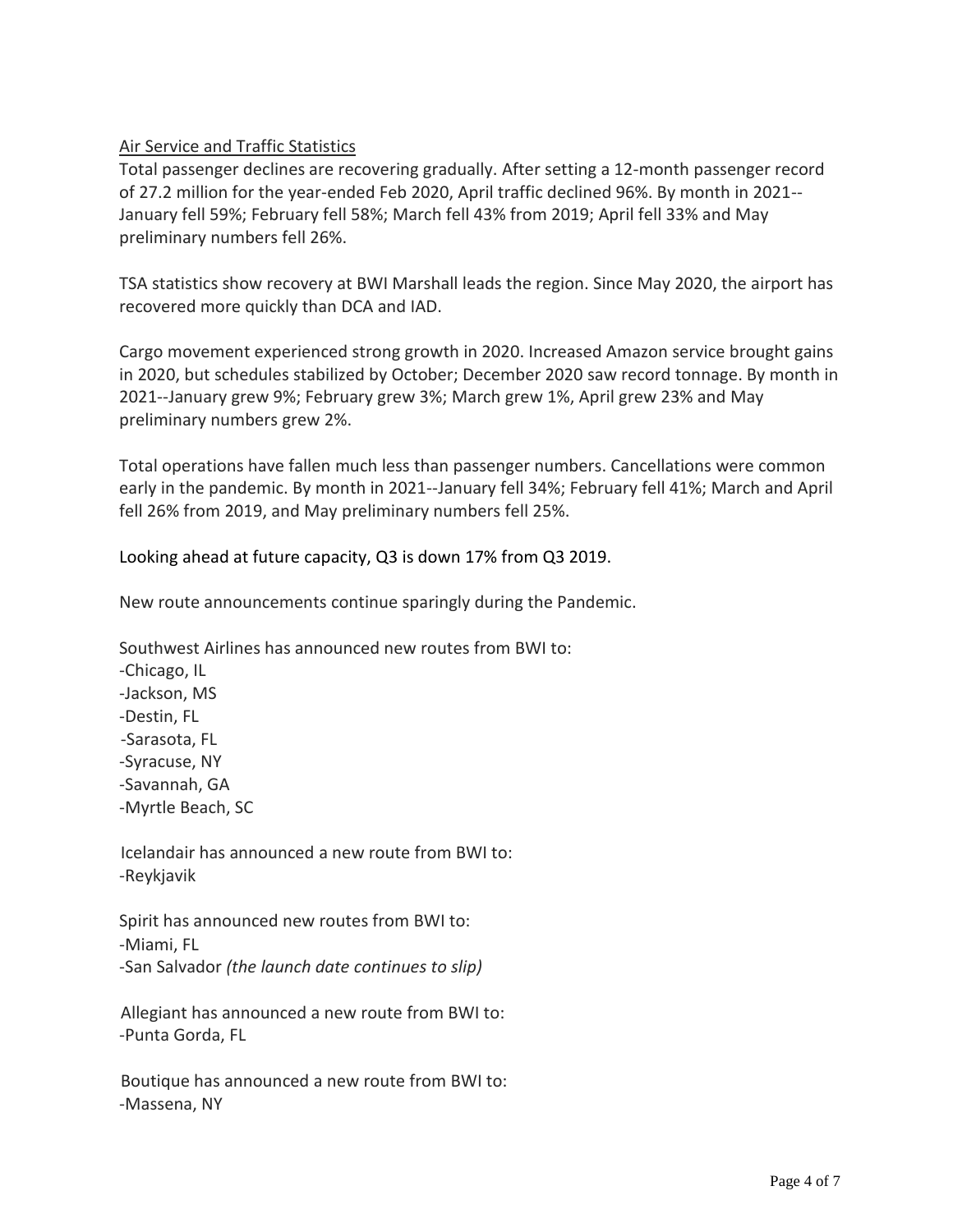## **MTN OPERATIONS & MAINTENANCE** – Al Pollard

At the start of the pandemic in March 2020, aircraft operations at Martin State Airport declined but began rebounding in May 2020. Since that time, operations have remained steady. Corporate travel via charter flights to and from Martin State airport account for most of the activity. In comparing year-over-year flight activity – aircraft operations in February 2021 declined slightly due to weather events, but operations have picked back up and continued to increase in March, April and May of this year. Fuel sales are up in March, April, and May of this year compared to last year. Martin State Airport continues to generate significant revenue from fuel sales and aircraft parking. Currently, four flight schools operate at the airport.

## **BUSINESS DEVELOPMENT & MANAGEMENT** – James Walsh

FY 2021 3rd Quarter Financial Results:

Operating and Non-Operating Revenues for BWI Marshall

- Operating Revenues: \$111,810,000 (down 41.5% from FY 2020)
- Non-Operating Revenues: \$24,904,000 (down 56.8% from FY 2020)

As passengers return to flying, they are using a lot of rewards point/ frequent flyer miles, which doesn't include passenger facility charges (PFC).

On July 13, 2021, MAA received \$21.3 million in federal aid from the Coronavirus Response and Relief Supplemental Appropriations Act (CRRSA). MAA expects to also receive federal aid from the American Rescue Plan Act of 2021 (ARP).

Operating Expenditures for BWI Marshall

- Appropriation: \$212,972,000 (up 3.6% from FY 2020)
- Operating Expenditures: \$129,358,000 (up 2.7% from FY 2020)

MAA is on target to spend appropriation through the fiscal year. The net contribution to the Transportation Trust Fund (TTF) is down \$17 million.

Operating Expenditures for Martin State

- Operating Revenues: \$6,294,000 (down 17.4% from FY 2020)
- Operating Expenditures: \$5,465,000 (down 10.2% from FY 2020)

### Concessions Update

Approximately 85% of concessions are currently open. The goal is to have 100% open by August 31. Approximately ten locations are undergoing redevelopment. There are approximately 13 units currently closed, but expected to reopen including Starbucks, Hudson News, Johnston & Murphy, Sky Azure, DuClaw Brewing Co, Urban Bar-B-Que and several others.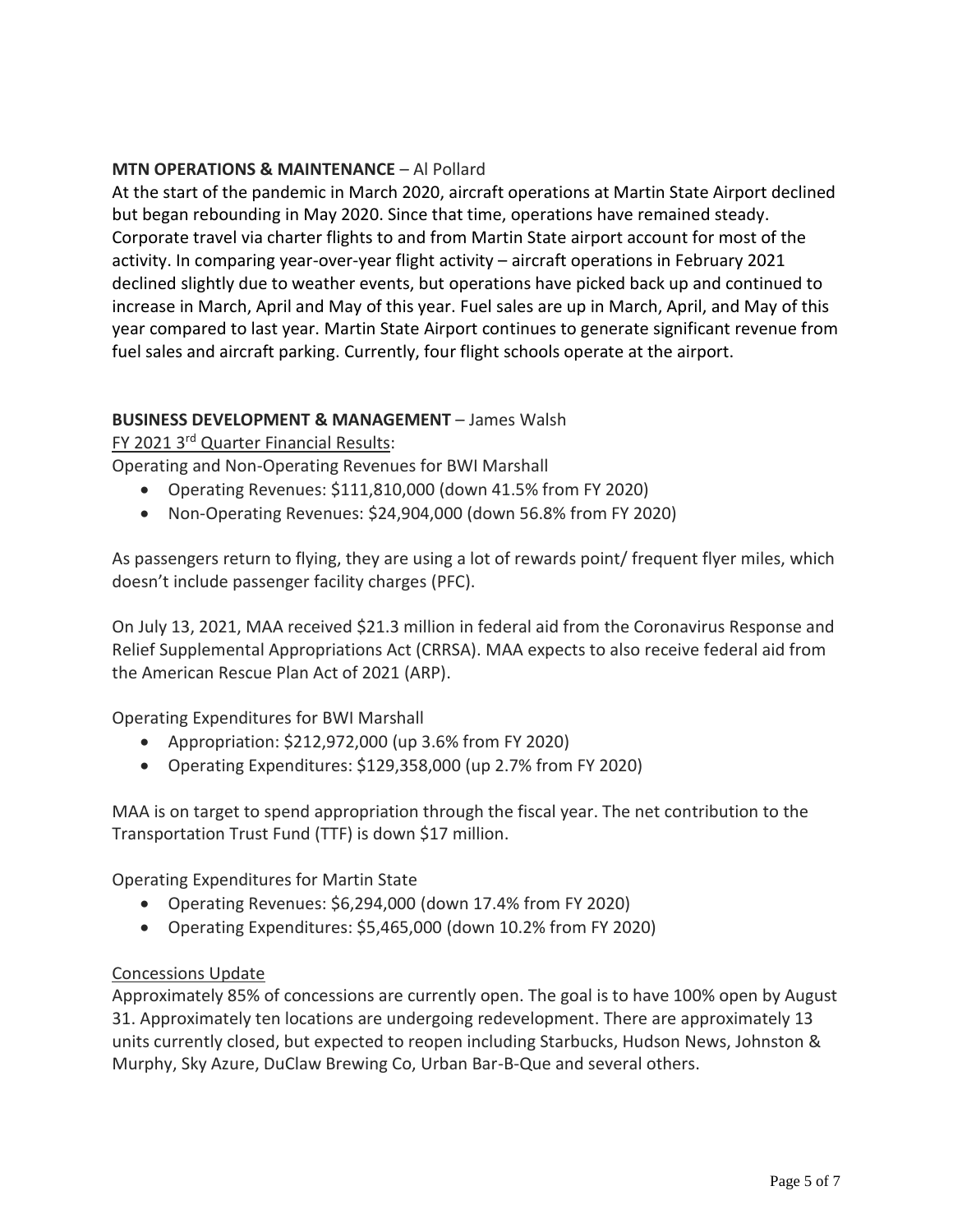# Bond Sale

On Wednesday, July 14th, MDOT MAA sold \$200 million in revenue bonds to support the A/B Connector & Baggage Handling System Project. The underwriters received over \$1.5 billion in orders or more than 7.5 times oversubscribed – reflecting the market's confidence in the BWI Marshall credit quality. Two institutional investors, T. Rowe Price and Blackrock, put in orders to purchase all \$200 million in bonds which lead underwriter Citi indicated was rare indeed but again showing the strength of the underlying credit. Closing will be completed by the end of July.

# **BWI THURGOOD MARSHALL AIRPORT LANDSCAPE PROGRAM - Wayne Pennell**

# Purpose:

-To maintain the campus landscape in a manner that meets our high operating standards - This commitment applies to both the public (Landside) and restricted (Airside) areas, to include the FAA Part 139 Annual Certification Inspection requirements

# Program Responsibilities - Office of Grounds Maintenance:

-Airside Landscape: grass mowing, pond maintenance, erosion -Landside Landscape: trash pick-up, erosion control

# Program Responsibilities – Contract Support Section:

-Airside Landscape: weed control, pond maintenance, tree care -Landside Landscape: landscape beds, mowing, pond and wetland maintenance, tree care, weed control, trash pick-up

# Landside Landscape Program:

-300 Acres

-Contract Support manages five contracts that provide the following services:

- Grounds Maintenance to include mowing, trimming and edging
- Landscape Bed Maintenance
- Tree Care Program
- Turf Maintenance and Weed Control
- Pond and Wetland Maintenance
- Landside Trash Pick-Up

# Airfield Landscape Program:

-600 Acres

- Grounds Maintenance personnel and Contract Support provide the following services:

- Mowing
- Weed Control
- Pond & Wetland Maintenance
- Erosion Control